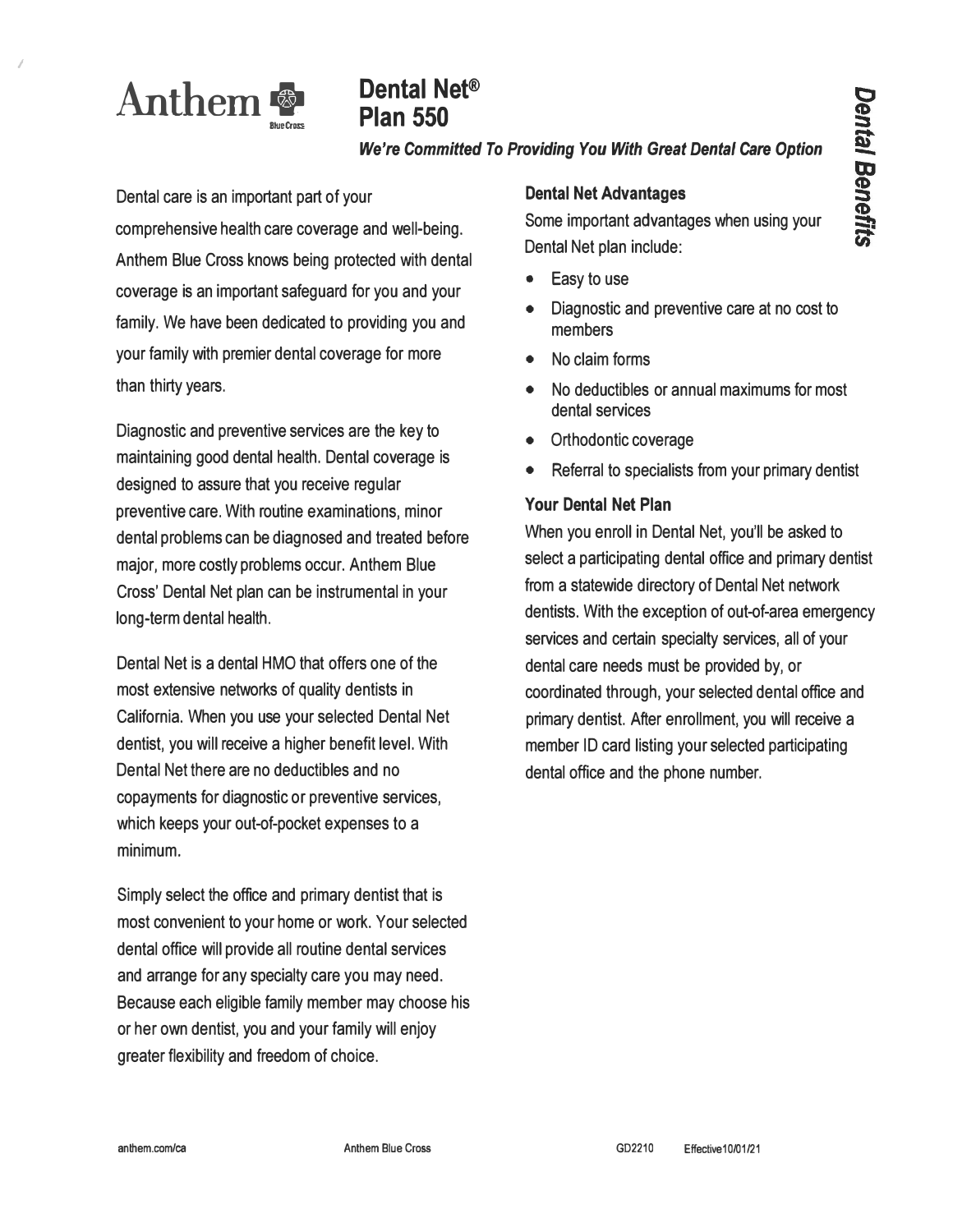### **Your First Visit**

Because preventive dental care is so important, Dental Net provides benefits at no cost for X-rays and two teeth cleanings per year. Soon after enrollment, you should call your participating dental office for an initial diagnostic examination. X-rays will usually be taken at this time to determine the overall condition of your teeth. Through routine check-ups, minor dental problems can often be diagnosed and treated before they become major problems.

We encourage you to call your participating dental office whenever you need dental care. Please note that Dental Net does not limit the number of times you can see your dentist.

### **Customer Service**

A Customer Service representative is available to answer your questions and inquiries at (800) 627-0004.

### **Dental Net Benefits**

There is no deductible with Dental Net, however, some procedures require a copayment that you will need to pay at the time of service. Please refer to the amount on the chart.

### **Continuing Coverage**

As required by federal law, certain restrictions and conditions apply to the right to continue coverage and are described in your Evidence of Coverage (EOC).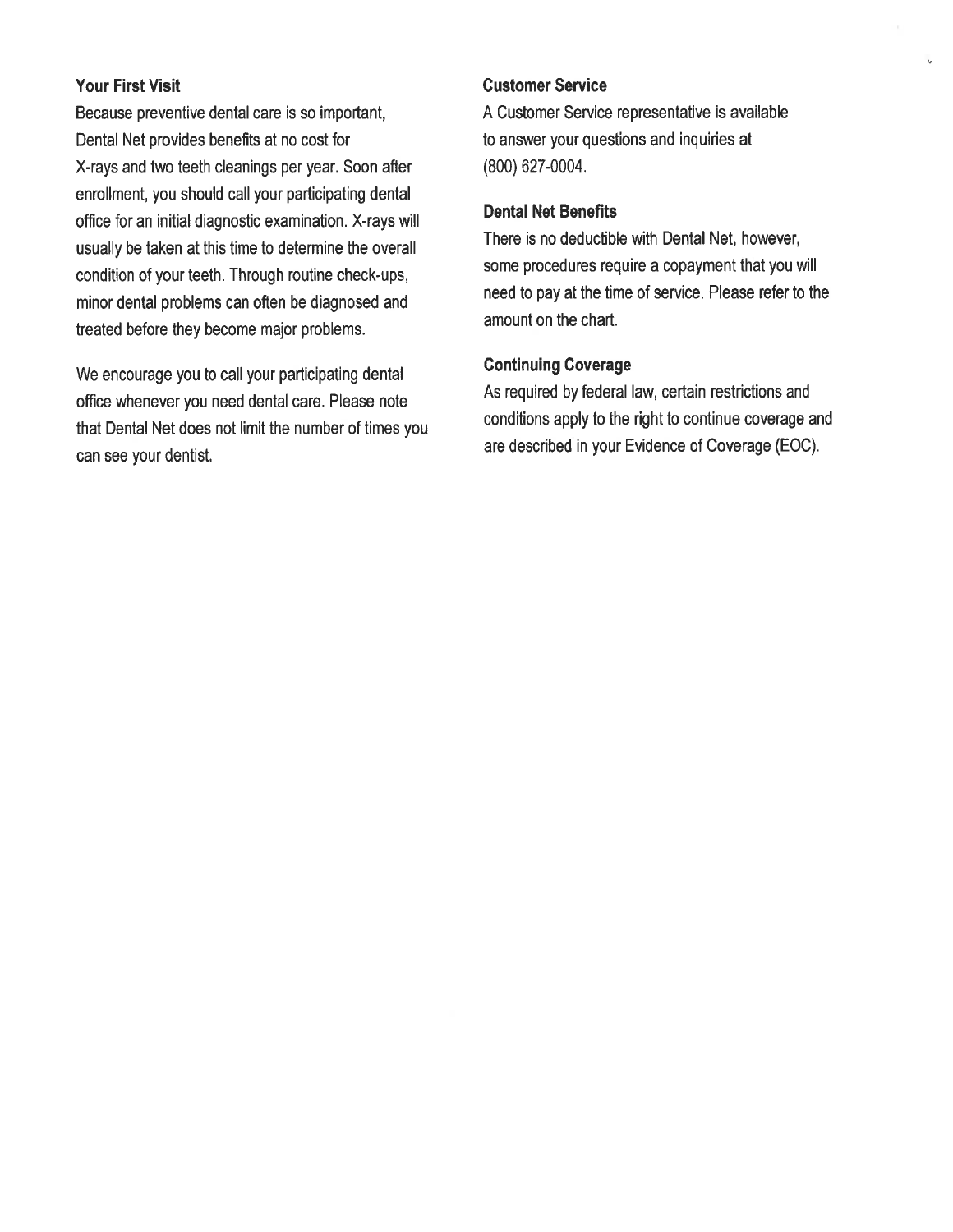| <b>Covered Services</b>                                                   | <b>Per Member Copay</b>         |
|---------------------------------------------------------------------------|---------------------------------|
| <b>Diagnostic</b>                                                         |                                 |
| 150 - Oral examinations                                                   | No copay                        |
| 210 - X-rays - intraoral - complete                                       | No copay                        |
| 220 - X-rays - periapical - first film                                    | No copay                        |
| $270 - X$ -rays - bitewing - single film                                  | No copay                        |
| $274 - X-rays - bitewing - four films$                                    | No copay                        |
| <b>Preventive</b>                                                         |                                 |
| 1110 - Prophylaxis - adult                                                | No copay                        |
| 1120 - Prophylaxis - child                                                | No copay                        |
| 1201 - Topical Fluoride - child (including prophylaxis)                   | No copay                        |
| <b>Restorative</b>                                                        |                                 |
| 2110 - Fillings - amalgams (including polishing) - one surface, primary   | No copay                        |
| 2140 - Fillings - amalgams (including polishing) - one surface, permanent | No copay                        |
| 2330 - Resin or composite restorations - one surface, anterior-permanent  | No copay                        |
| 2930 - Prefabricated stainless steel crown, primary or permanent          | No copay                        |
| <b>Endodontics</b>                                                        |                                 |
| 3110 - Pulp cap (direct)                                                  | No copay                        |
| 3220 - Therapeutic Pulpotomy                                              | No copay                        |
| 3310 - Anterior Root canal therapy - 1 canal                              | \$60                            |
| 3320 - Bicuspid Root canal therapy - 2 canals                             | \$80                            |
| 3330 - Molar Root canal therapy - 3 canals                                | \$100                           |
| <b>Periodontics</b>                                                       |                                 |
| 4210 - Gingivectomy/Gingivoplasty - per quadrant                          | \$60                            |
| 4211 - Gingivectomy/Gingivoplasty - per tooth                             | \$9                             |
| 4260 - Osseous surgery - per quadrant                                     | \$120                           |
| 4341 - Perio-scaling/root planing - per quadrant                          | \$18                            |
| <b>Oral Surgery</b>                                                       |                                 |
| 7110 - Single extraction/Additional tooth                                 | No copay                        |
| 7220 - Impaction - soft tissue                                            | \$30                            |
| 7230 - Impaction - partial bony                                           | \$40                            |
| 7240 - Impaction - full bony                                              | \$50                            |
| <b>Prosthodontics</b>                                                     |                                 |
| 1510 - Space maintainers - fixed-unilateral                               | \$45                            |
| 1515 - Space maintainers - fixed-bilateral                                | \$45                            |
| 2750 - Crown - porcelain fused to high noble metal                        | \$120                           |
| 2954 - Post/core - prefab.                                                | \$20                            |
| 5110/5120 - Complete denture (maxillary/mandibular)                       | \$140                           |
| 5213/5214 - Partial denture (maxillary/mandibular)                        | \$160                           |
| 5730/5731 - Complete denture reline - chairside (maxillary/mandibular)    | \$20                            |
| 5520 - Complete denture - broken tooth repair (each tooth)                | \$10                            |
| <b>Other Services</b>                                                     |                                 |
| Out-of-area emergency (limited to \$50 benefit)                           | No copay; all charges over \$50 |
| 9440 - Office visits - after hours                                        | \$45                            |
| 9215 - Local anesthesia                                                   | No copay                        |
| <b>Orthodontics</b>                                                       |                                 |
| 24 months of usual and customary                                          |                                 |
| exclusive of records and retention fees                                   |                                 |
| 8080 - Child through age 17                                               | \$1,450                         |
| 8090 - Adult age 18 and over                                              | \$1,850                         |

This Summary of Benefits is a brief review of benefits. Once enrolled, members will receive the Combined Evidence of Coverage<br>and Disclosure Form, which explains the exclusions and limitations, as well as the full range of in detail.